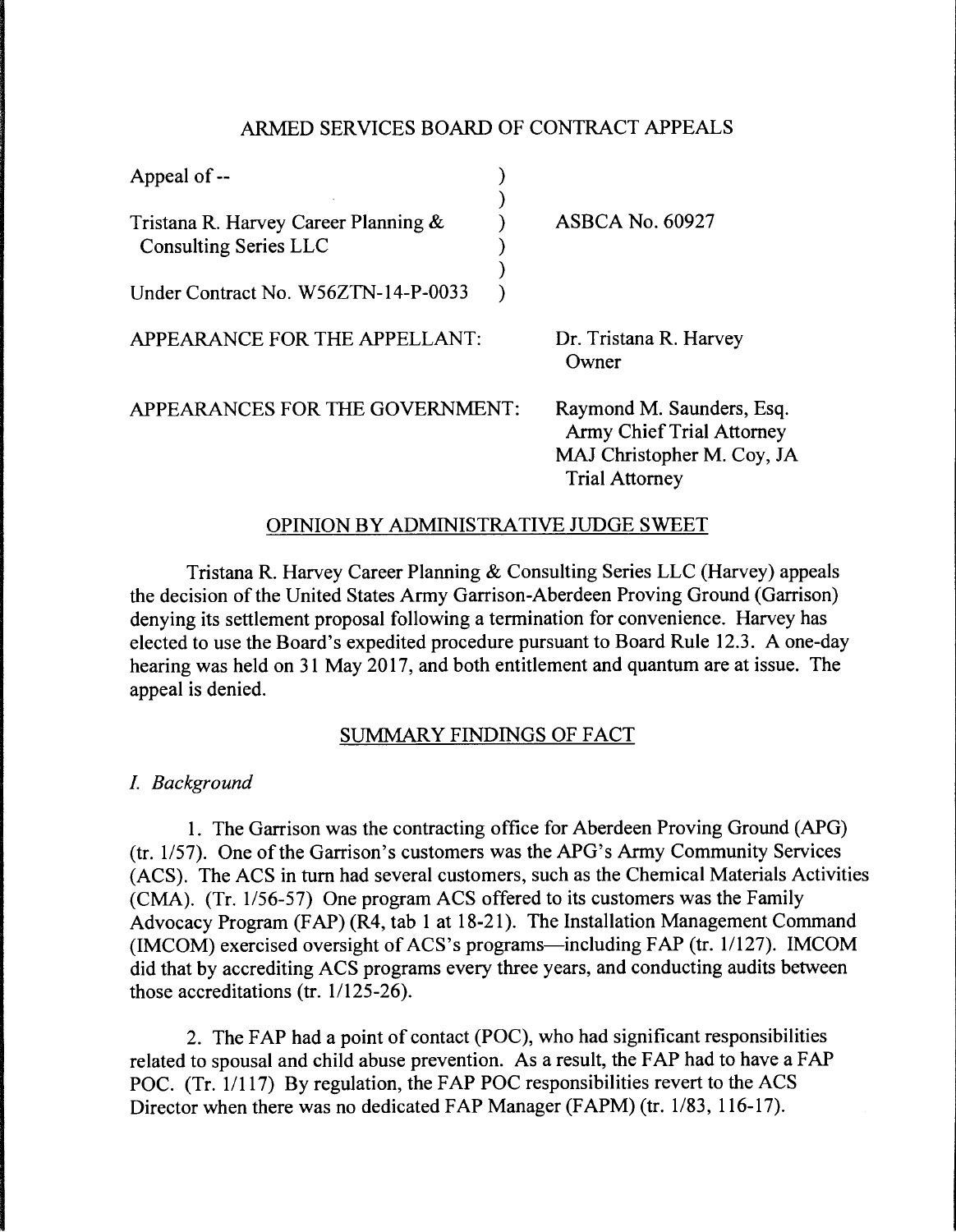### *II. The Contract*

3. On 28 August 2014, the Garrison awarded Contract No. W56ZTN-14-P-0033 (0033 contract), a commercial items contract, to Harvey to provide various FAP classes  $(R4, tab 1 at 1, 6, 18-21)$ . In particular, the 0033 contract required, at a minimum, that Harvey provide the following classes every year: 25 child abuse prevention briefings; 25 community briefings; 30 bullying prevention classes; 40 couples effective communication classes; 25 anger and stress management classes; 25 effective parent and child communication classes; and annual troop training *(id.* at 18-19, 25; tr. 1/42-43). Thus, at a minimum, the 0033 contract required 180 combined class sessions per year.

4. The period of performance was:

| Base Year            | 2 September 2014—1 September 2015 |
|----------------------|-----------------------------------|
| Option Year 1        | 2 September 2015—1 September 2016 |
| <b>Option Year 2</b> | 2 September 2016—1 September 2017 |

#### (R4, tab 1 at 7)

5. The 0033 contract stated that "[t]he contractor shall furnish all supplies, equipment, and services required to perform work under this contract that are not listed under Section 3 of this" performance work statement (PWS) (R4, tab 1 at 16). In particular, the 0033 contract required that the "contractor shall, semi-annually and as needed, update instruction materials" *(id.* at 21). Section 3.5. stated that the "[ c ]ontractor may use all resource materials currently on hand. Contractor may suggest the purchase of additional curriculum and resources for inclusion in the resource material. Contractor's suggestions shall create no obligation of the Government to purchase or pay for additional curriculum and resources." *(Id.* at 15)

6. Further, the 0033 contract stated that "[t]he contractor is responsible for developing publicity for classes as indicated in paragraph 15c(l) in conjunction with DFMWR Marketing Manager" (R4, tab 1 at 22).

7. The 0033 contract also required coordination with the FAP POC (R4, tab 1) at 7-9, 18-22).

8. Further, the 0033 contract contained the commercial items termination for convenience clause under FAR 52.212-4(1), which stated that "[t]he Government reserves the right to terminate this contract, or any part hereof, for its sole convenience" (R4, tab 1 at 30). This clause also allows recovery of "a percentage of the contract price reflecting the percentage of the work performed prior to the notice of termination, plus reasonable charges the contractor can demonstrate to the satisfaction of the Government using its standard record keeping system have resulted from the termination" *(id.).*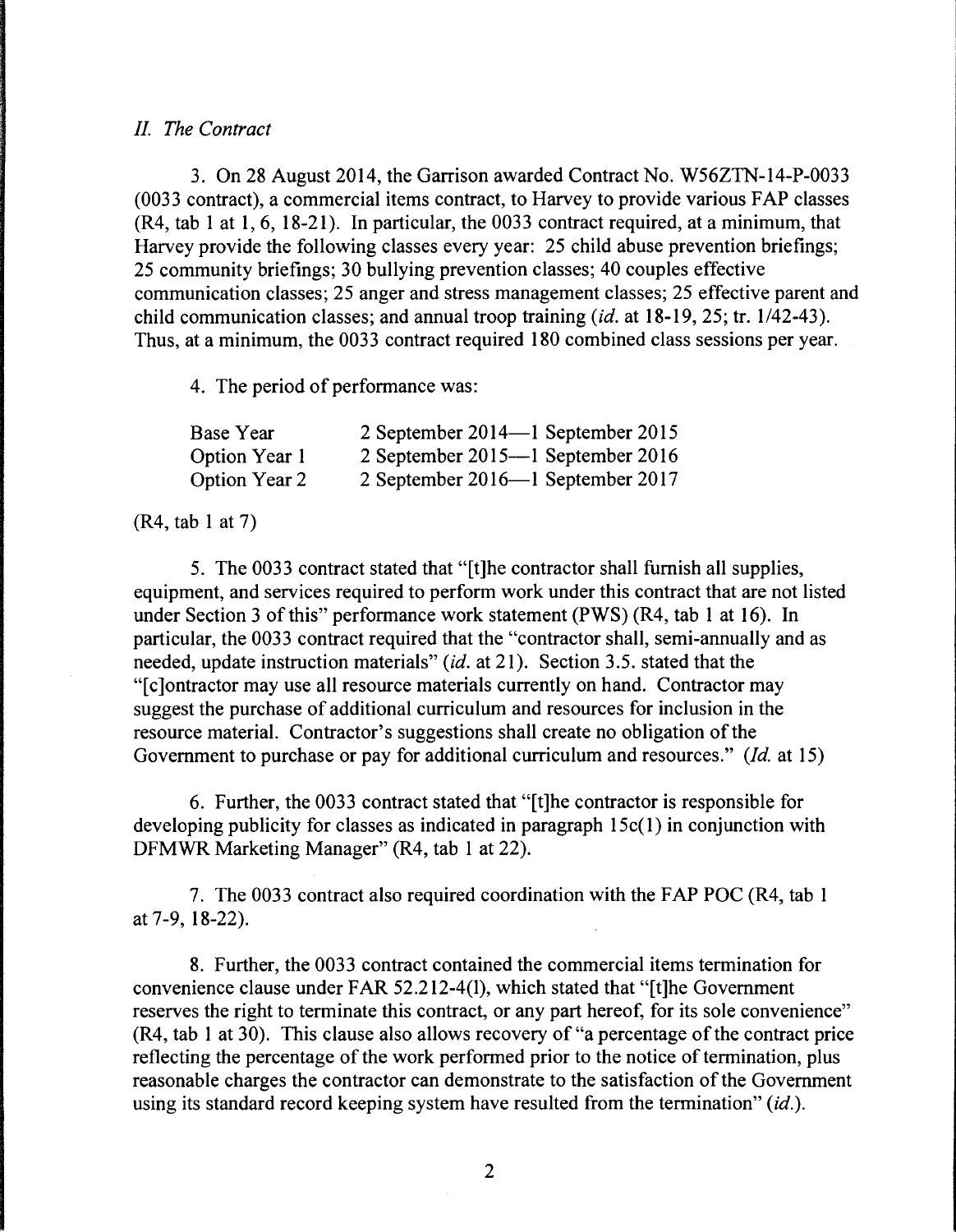### *III. Performance*

9. There is no evidence of malice or a specific intent to harm Harvey (tr. 1/148).

10. In November 2014, the ACS Director and FAPM were relocated (tr. 1/20). At the hearing, Tristana Harvey—the owner of Harvey (tr.  $1/5$ ) testified that a new FAPM—Rosaline Smith—was not appointed until May 2015 (tr. 1/20). Dr. Harvey testified that the delay in appointing an ACS Director and a F APM inhibited her ability to perform, but she did not specify how the delay impacted her (tr. 1/20, 35).

11. On 15 July 2015, Jennifer Eichner was appointed the ACS Director (tr. 11111). Ms. Eichner was brought in to address the fact that IMCOM had not accredited APG's ACS in nine years (tr.  $1/113-14$ ).

12. In October 2015, Jennifer Buchness was appointed the contracting officer (CO) on the 0033 contract (tr. 1/38).

13. In October 2015, Ms. Smith ordered materials for an unspecified class ( $tr. 1/20$ ). However, Dr. Harvey did not receive those materials until March or April of 2016 (tr. 1/206-07). Dr. Harvey testified that that delay inhibited her performance, but she fails to specify how that delay impacted her (tr.  $1/20$ ). ACS had a library of curriculum materials available for Harvey's use (tr. 1/118-19).

14. In late March 2016, Ms. Eichner reviewed a marketing request for a 5 April 2016 couples effective communications class for spelling and grammatical errors (tr. 1/130, 189, 191; ex. A-20). Dr. Harvey testified that obtaining Ms. Eichner's approval for marketing material delayed program delivery (tr. 1/22, 34-35).

15. On 8 April 2016, Dr. Harvey emailed Alan Hickox—who was the contracting officer representative (COR) at the time (tr.  $1/21$ ,  $10-13$ ; ex. A-15 at 1-2). She complained that she was having problems performing the 25 sessions of community briefings because the civilian staff did not want to attend the briefings on domestic violence and child abuse. Mr. Hickox responded that "[t]his appears to be a case where government requirements changed. This will not be counted against your performance of contract specified tasks." (Ex. A-15 at 1) Ms. Buchness testified that Mr. Hickox did not have the authority to make determinations regarding the contract's terms (tr. 1/189).

16. In May 2016, IMCOM conducted an audit of ACS (R4, tab 9 at 1). A major finding of the audit was that:

> FAP prevention and education is not being provided to an adequate level. FAP Educator contractor does not appear to be providing multiple classes required by PWS; those that are provided do not seem to meet frequency outlined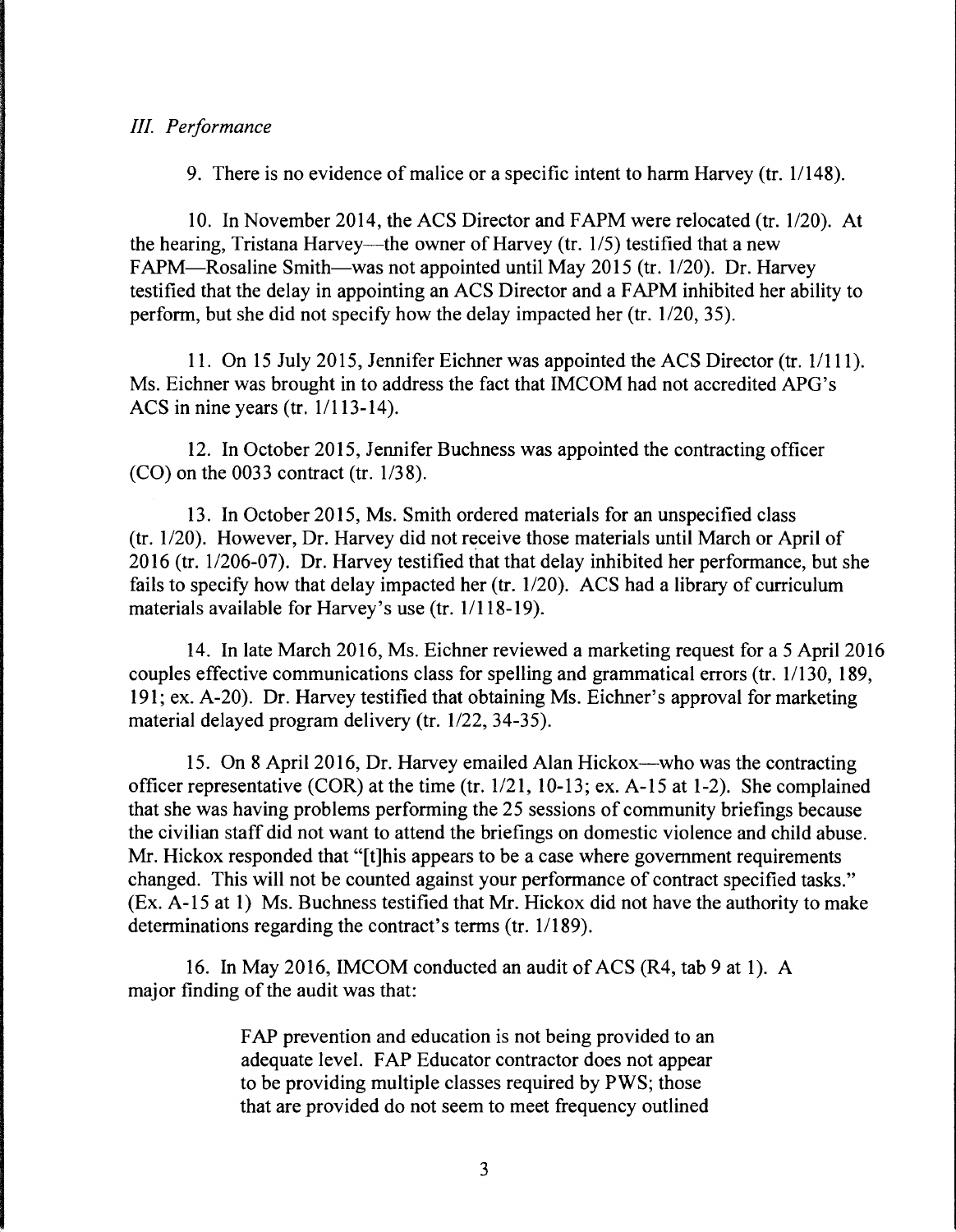in service summary. Contractor non-compliance could result in life/health/safety impacts to community without appropriate prevention and education services.

### *(Id.* at 3)

17. Ms. Buchness appointed Ms. Eichner as the new COR on 23 May 2016 (R4, tab 21 at 1; tr. 1/49).

18. Ms. Eichner reviewed Client Tracking Services (CTS)—a computer program that permitted users to view what classes were being taught (tr. 1/20). That review confirmed that "much of the training specified in the contract was not being conducted." In particular, Ms. Eichner determined that Harvey had only completed 63 hours of training in fiscal year (FY) 2016. Ms. Eichner determined that Harvey provided no bully prevention, couples effective communication, anger and stress management, or effective parents and child communication classes between July 2015 and July 2016. (R4, tab 21 at  $1;$  tr.  $1/22-23$ )

19. On 26 May 2016, Dr. Harvey requested to reschedule an abuse prevention class scheduled for 8 June 2016 (ex. A-16 at 2). The client did not want to reschedule because of the large number of attendees, and forwarded the request to Ms. Eichner. Ms. Eichner emailed Dr. Harvey asking if she could keep the scheduled training. *(Id.* at 1)

20. On 6 June 2016, Dr. Harvey sent a letter to the Garrison indicating that she had attempted to hire additional trainers, but that she was unsuccessful in that attempt. She further stated that she had to be available to pursue and conduct other opportunities. Therefore, Dr. Harvey stated that "[t]his letter shall serve as written notice that I will not seek an exercise of Option Year 2 for the FAP Educator contract." (R4, tab 11 at 1)

21. On 9 June 2016, Dr. Harvey emailed Ms. Eichner inquiring about a 14 June 2016 couples effective communication course. Dr. Harvey stated that the marketing material was submitted to Ms. Smith, but she had not received any information on whether the marketing was sent out. Ms. Eichner responded that Dr. Harvey never submitted the marketing material. (Ex. A-24 at  $1$ )<sup>1</sup>

<sup>&</sup>lt;sup>1</sup> Ms. Eichner used the passive voice, stating that the marketing material "was never" submitted." Given that Ms. Eichner was responding to an email in which Dr. Harvey referred to Dr. Harvey's submission of material to Ms. Smith, it is clear that Ms. Eichner was stating that Dr. Harvey never submitted the marketing material. (Ex. A-24 at 1)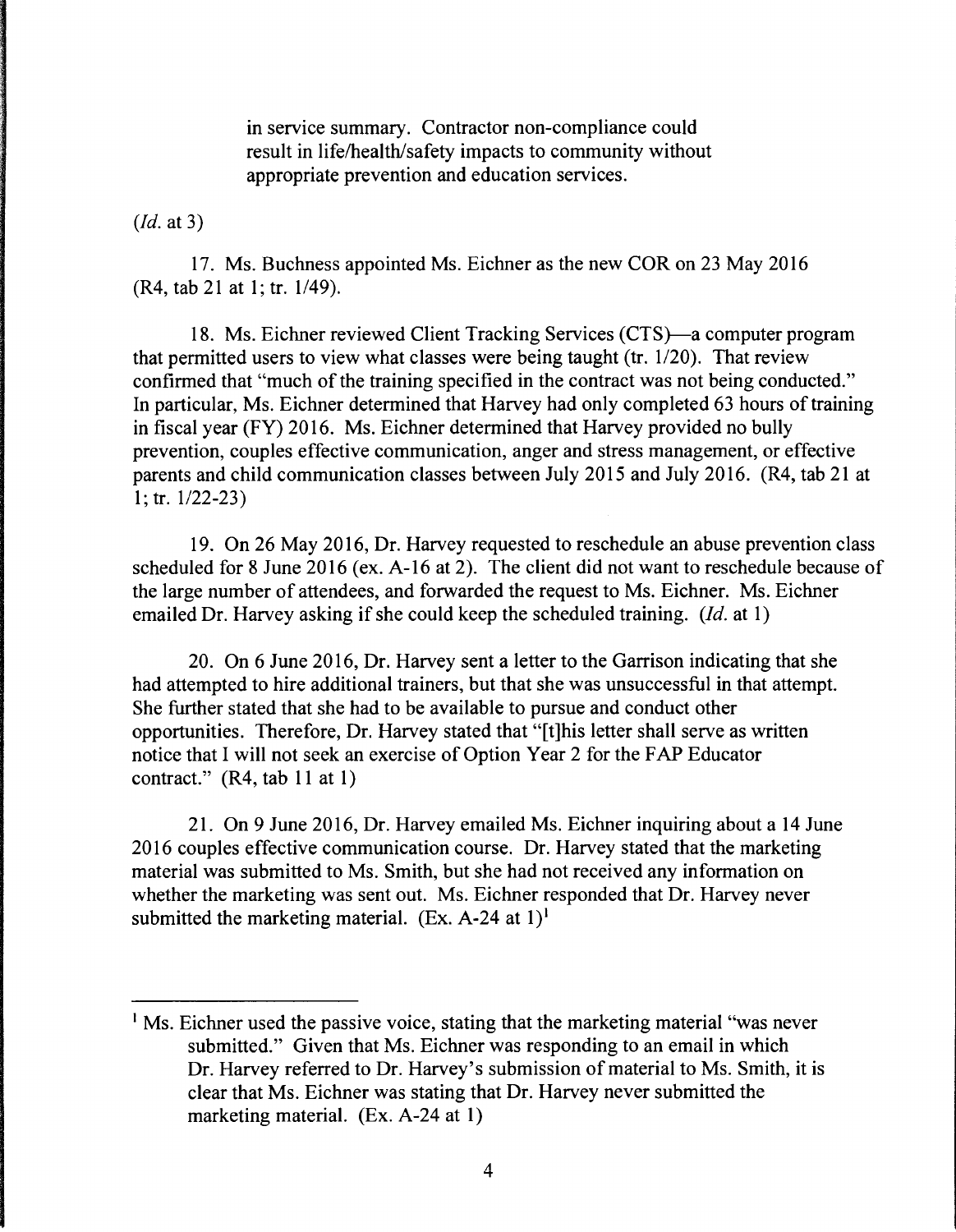22. In early July 2016, a customer was attempting to reach Dr. Harvey on an urgent matter. Dr. Harvey was not in her office, and the customer wanted to speak to a live person instead of leaving a voicemail.  $(R4, tab 15$  at 1; tr.  $1/145)$  The customer called ACS's main number, and a volunteer receptionist transferred the call to Ms. Eichner *(id.*; tr. 1/140). Dr. Harvey later confronted the volunteer about the incident, grabbed her by the arm, and made her cry  $(R4, tab 15 at 1; tr. 1/140)$ . Ms. Eichner testified that the volunteer was "visibly upset, shaking" (tr. 11140). Ms. Eichner described Dr. Harvey's conduct as "very confrontational" (tr. 1/137). Ms. Eichner informed Dr. Harvey that her behavior was inappropriate (tr.  $1/140$ ).

23. On 12 July 2016 at 1:00 p.m., Dr. Harvey was scheduled to conduct an annual troop training at COL Farmer's office, which was located at the CMA on APO South (R4, tab 15 at 3; ex. A-12 at 1).<sup>2</sup> At 12:05 p.m., Jeannette Dennis-COL Farmer's administrative assistant—emailed Dr. Harvey stating that "COL Farmer is still on APO-North for an earlier appointment. Could he just meet you at 1 pm at your office instead of you coming here to APO-South?" Dr. Harvey did not respond to that email before the 1:00 p.m. scheduled training. (R4, tab 15 at 3) Further, Ms. Dennis—who was seated down the hall from COL Farmer's office at the time (tr. 1/97)—indicated that Dr. Harvey did not appear at COL Farmer's office for the 1 :00 p.m. training. Rather, at 1: 10 p.m., Dr. Harvey emailed Ms. Dennis stating that Dr. Harvey "was actually on APO South all day." (R4, tab 15 at 3)

24. Ms. Dennis called Ms. Eichner to complain (R4, tab 21 at 2). Ms. Dennis complained that that was the fourth time that Dr. Harvey had cancelled or rescheduled the training for COL Farmer  $(R4, tab 21$  at 2; tr.  $1/134$ ). Ms. Dennis was quite upset, and asked Ms. Eichner to conduct the training instead of Dr. Harvey *(id.* at 2; tr. 1/137).

25. Ms. Eichner spoke to Dr. Harvey about CMA's concerns (R4, tab 21 at 2; tr. 11135). Dr. Harvey claimed that she had been at COL Farmer's office from 12:30 p.m., but that Ms. Dennis was not there because she was on leave that day (R4, tab 15 at 2-3; tr. 11135-36). Ms. Eichner reported Dr. Harvey's statement to Ms. Dennis. Ms. Dennis responded that she was in the office, as shown by her 12:05 p.m. email. Ms. Dennis concluded "it's making me irate that [Dr. Harvey] is now lying about all of this and about me and this office. That is unacceptable!" (R4, tab 15 at 2-3)

26. Meanwhile, Dr. Harvey drove to COL Farmer's office, confronted Ms. Dennis, and demanded to know why she had spoken to Ms. Eichner about the missed appointment (R4, tab 21 at 2; tr. 1/136). Dr. Harvey addressed Ms. Dennis in a "combative manner," as if

<sup>&</sup>lt;sup>2</sup> APG is divided into two installations-APG North and APG South. Dr. Harvey's office was located on APG North. (Tr. 1/96) COL Farmer's office was located on APG South (R4, tab 15 at 3; tr. 1/149). It took about 25 minutes to drive between the two installations (tr.  $1/96$ ).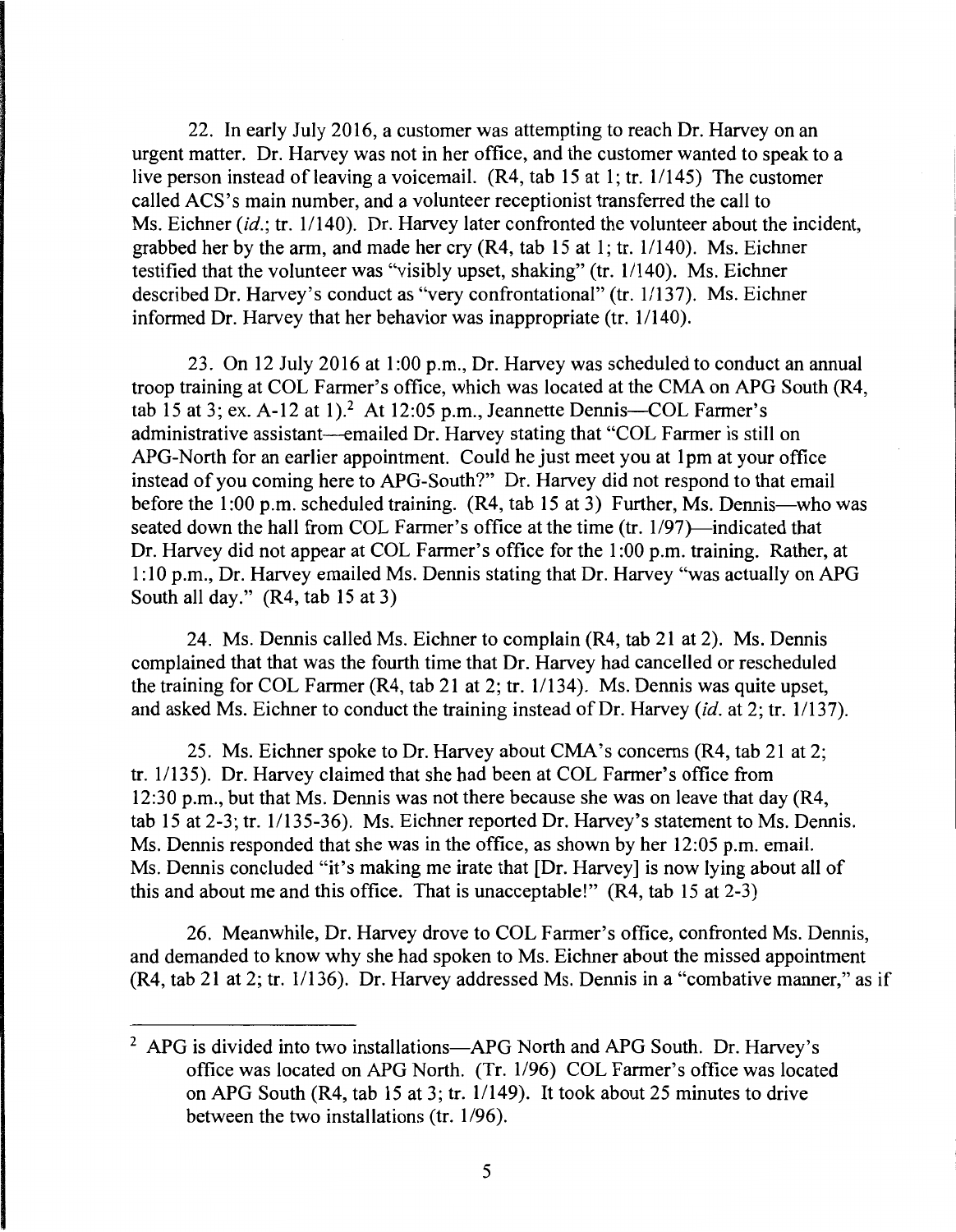Dr. Harvey were looking for a fight (tr. 1/91, 137). Dr. Harvey said something to the effect of "I'm Harvey and we have a problem here" (tr. 11137). At that point, COL Farmer came out of his office. Dr. Harvey then walked down the hallway and addressed her complaints to COL Farmer directly. *(Id.* at 14-17)

27. Ms. Eichner reported the incident to Ms. Buchness (tr. 1/57-58). Ms. Eichner indicated that she was no longer comfortable with Dr. Harvey representing ACS (R4, tab 15 at 1). Ms. Eichner informed Ms. Buchness that the ACS staff could perform the required training because there was only one training scheduled in August. Moreover, ACS hired a new FAPM effective 25 July 2016, who was qualified to teach classes. (R4, tab 21 at 2; tr. 1/146)

28. Ms. Buchness contacted Ms. Dennis (tr. 1/57-58). Ms. Buchness testified that Ms. Dennis:

> [W]as extremely displeased with the confrontation that took place. She found it to be very unprofessional. She also found it to be, in somewhat she felt attacked as she stated.

Not only did she express displeasure with the contractor's behavior but she, she expressed the COL's displeasure with the contractor's behavior and that the contractor took it upon themselves to address the COL directly as opposed to going through the proper chain-of-command or addressing the administrative assistant or addressing the COR which is where that correspondence should have ceased.

 $(Tr. 1/60-61)$ 

29. Ms. Buchness decided to terminate the contract for three reasons. The primary reason was Dr. Harvey's unprofessional conduct with CMA. The second reason was that Harvey was not conducting some classes, or was rescheduling them so often that they were not being conducted in a timely manner. The third reason was that the government could perform the services itself. (Tr.  $1/62-63$ , 67) Ms. Buchness thought those reasons justified a default termination, but she determined that a termination for convenience was in the best interest of the government (tr. 1/67).

30. On 13 July 2016, Ms. Buchness notified Harvey that the Garrison would terminate the contract for convenience effective 15 July 2016 (R4, tab 16 at 1).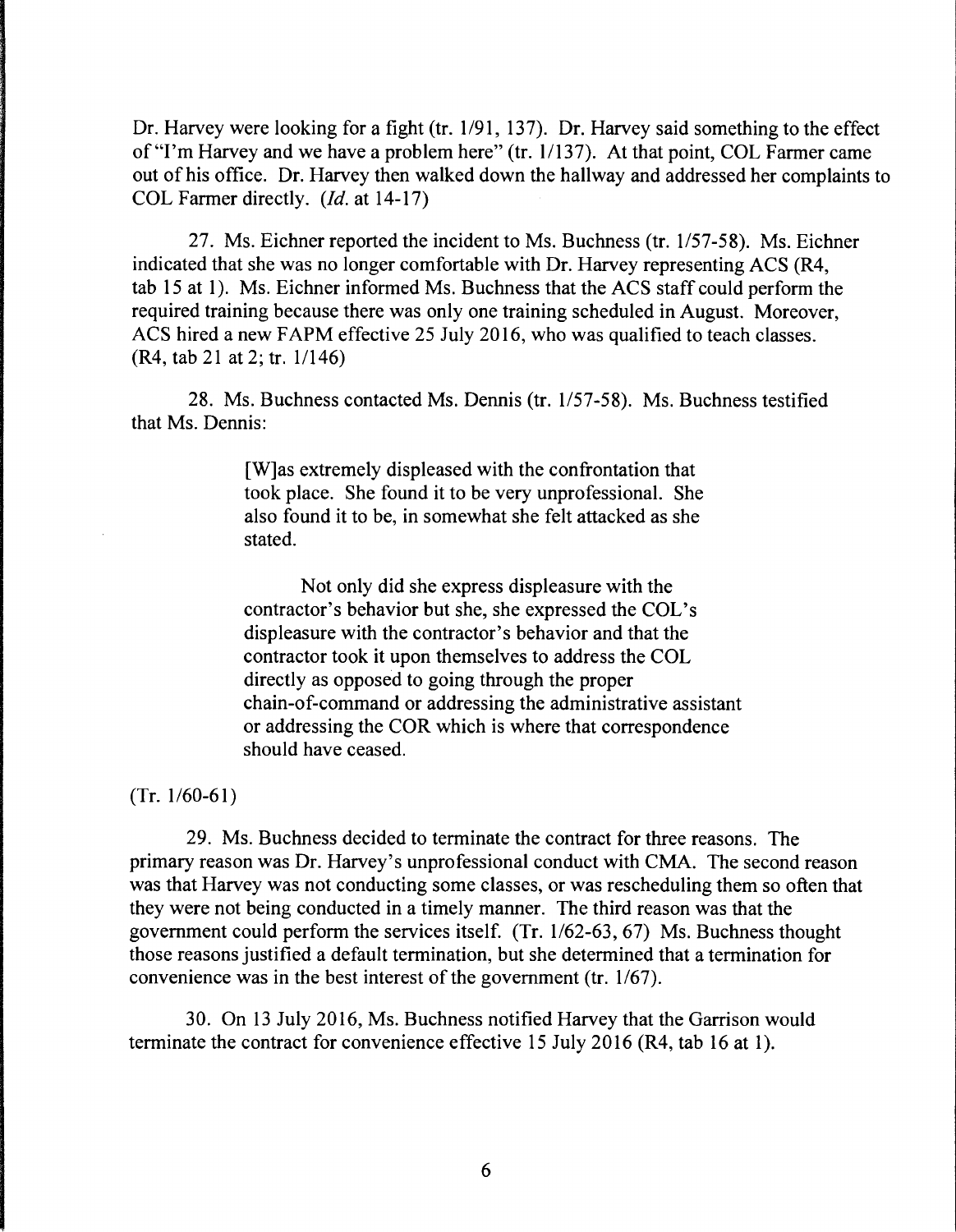31. On 10 August 2016, Harvey submitted a termination settlement proposal (R4, tab 19). Harvey sought \$10,000, which represented the contract price for the remainder of option year 1. Harvey also requested that Ms. Buchness provide a letter attesting to its positive performance. (*Id*. at 1)

32. On 31 October 2016, the Garrison denied Harvey's settlement proposal (R4, tab 22).

33. The Garrison did not hire a new contractor to provide FAP classes. Rather, the government provides the FAP classes. (Tr. 1/199-200)

34. Harvey timely appealed to the Board. In its appeal, Harvey seeks \$68,824—which represents the contract price for the remainder of option years one and two—and that we order the Garrison to provide a letter attesting to Harvey's positive performance (compl.).

### DECISION<sup>[3](#page-6-0)</sup>

### *I. The Termination for Convenience Was Proper*

When the Government terminates a commercial item contract for convenience, a contractor is entitled to recover a percentage of the contract price reflecting the percentage of the work performed prior to the termination plus reasonable charges the contractor can demonstrate using its standard record keeping system have resulted from the termination. FAR 52.212.4(l). Harvey has not even attempted to establish entitlement to such a percentage of the contract price or charges.

Rather, Harvey argues that the termination for convenience was improper because it was made in bad faith. The "government has the right to terminate at will

<span id="page-6-0"></span><sup>&</sup>lt;sup>3</sup> We do not possess jurisdiction to order the Garrison to provide a letter attesting to Harvey's positive performance because that would constitute specific performance or injunctive relief. *MicroTechnologies, LLC*, ASBCA Nos. 59911, 59112, 15-1 BCA ¶ 36,125 at 176,350; *CDM Constructors, Inc.*, ASBCA No. 59524, 15-1 BCA ¶ 36,097 at 176,239-40. Nor do we possess jurisdiction over Harvey's claim for \$58,824 for the contract price for option year two because Harvey never submitted such a claim to the contracting officer (finding 31). *Reflectone, Inc. v. Dalton*, 60 F.3d 1572, 1575 (Fed. Cir. 1995) (en banc).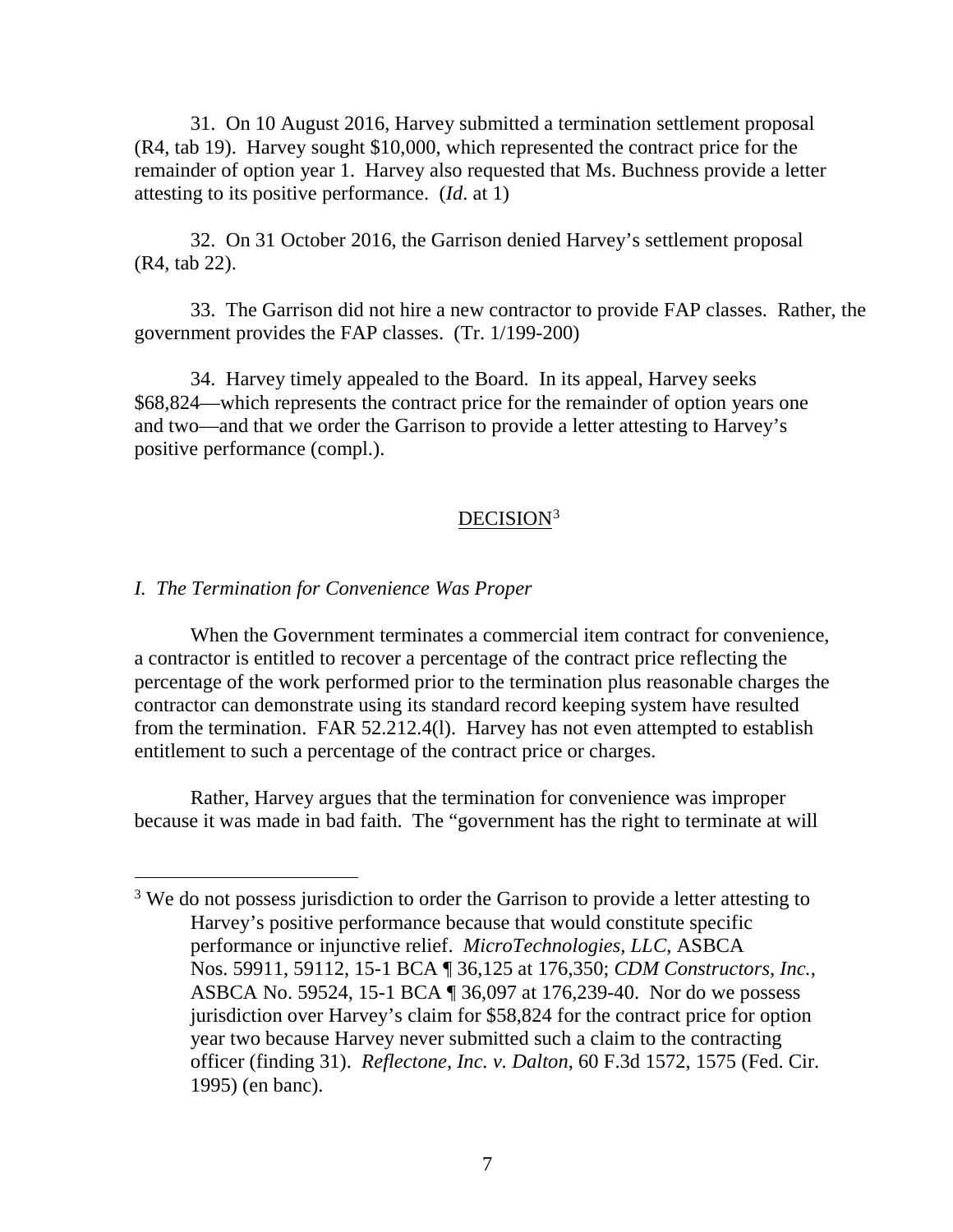under the termination for convenience clause and, absent bad faith or a clear abuse of discretion, the contracting officer's decision is final." *Puget Sound Environmental Corp., ASBCA No. 58828, 16-1 BCA*  $\parallel$  *36,435 at 177,596 (citing <i>John Reiner & Co.*) *v. United States,* 325 F.2d 438, 442 (Ct. Cl. 1963)). Likewise, it is within an agency's discretion to decide whether to exercise an option, and we do not possess jurisdiction to order it to do so. *Statistica, Inc.*, ASBCA No. 44116, 92-3 BCA ¶ 25,095, at 125,126; *Pemco Aeroplex, Inc., ASBCA No.* 47402, 95-2 BCA ¶ 27,853, at 138,889. The narrow exception to that rule requires a showing that the agency acted in bad faith in deciding not to exercise an option. *Puget Sound*, 16-1 BCA ¶ 36,435 at 177,596.

It is well established that government officials are presumed to act in good faith. *Puget Sound*, 16-1 BCA \\$136,435 at 177,597 (citing *Road and Highway Builders, LLC v. United States,* 702 F.3d 1365, 1368 (Fed. Cir. 2012)). To prove that a government official acted in bad faith, a contractor "must show a 'specific intent to injure' by clear and convincing evidence." *Id.* (quoting *Road and Highway,* 702 F.3d at 1369). That requires a showing of well-nigh irrefragable proof of malice or a specific intent to injure. *In re IMS Engineers-Architects, P.C.,* ASBCA No. 53471, 06-1 BCA  $\P$  33,231, at 164,672. "Due to this heavy burden of proof, contractors have rarely succeeded in demonstrating the Government's bad faith." *Puget Sound,* 16-1 BCA ~ 36,435 at 177,597 (citing *Krygoski Constr. Co. v. United States,* 94 F.3d 1537, 1541 (Fed. Cir. 1996)).

Here, there is no evidence that the Garrison acted in bad faith, or clearly abused its discretion (finding 9). On the contrary, the evidence shows that the Garrison reasonably terminated for convenience for three reasons. First, the government could provide the classes itself, as shown by the fact that the Garrison did not hire a new contractor to provide the F AP classes (finding 33). Second, Dr. Harvey missed or rescheduled four trainings with COL Farmer, mislead Ms. Eichner about being at the fourth training, accused Ms. Dennis of lying, and confronted Ms. Dennis and COL Farmer about Ms. Dennis's complaint to ACS (findings 23-26).

Third, those were not the only classes that Harvey missed. The IMCOM audit found that Harvey "does not appear to be providing multiple classes required by PWS" (finding 16). The 0033 contract required Harvey to provide 180 combined class sessions per year (finding 3). However, Harvey only provided 63 hours of training of any type for FY 2016—which constituted about one third of the 0033 contract's minimum requirements. In particular, Harvey did not provide any bullying prevention, couples effective communications, anger and stress management, or parent and child communications classes between July 2015 and July 2016. (Finding 18) That was despite the fact that the 0033 contract required that, each year, Harvey provide 30 bullying prevention, 40 couples effective communications, 25 anger and stress management, and 25 effective parent and child communications classes (finding 3). Because there was no bad faith or clear abuse of discretion, the termination for convenience was proper.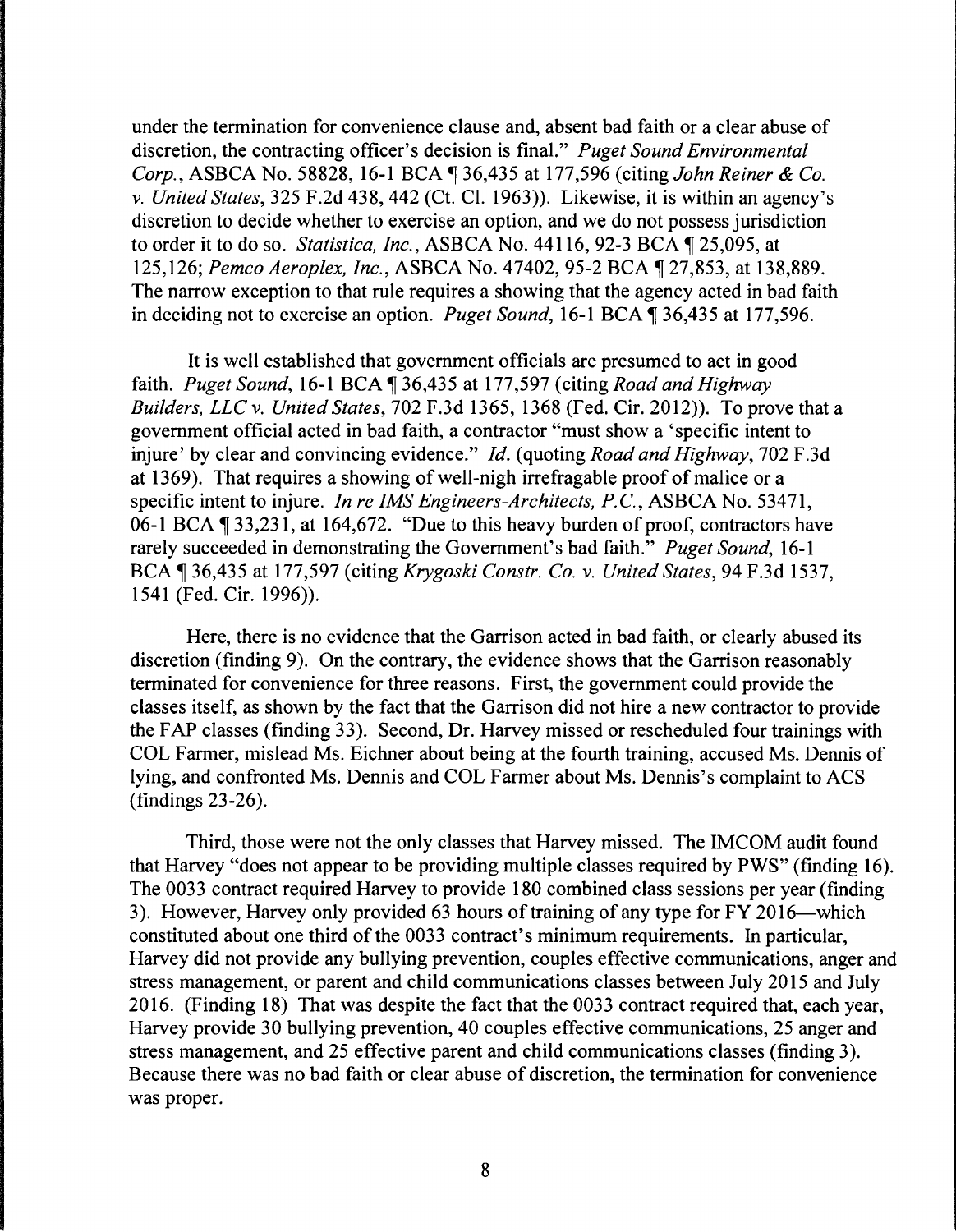## *II. No Breach of Duty of Good Faith and Fair Dealing*

The Garrison did not breach its duty of good faith and fair dealing. Every contract imposes upon each party a duty of good faith and fair dealing in its performance and enforcement. *Metcalf Constr. Co. v. United States,* 742 F.3d 984, 990 (Fed. Cir. 2014). However, a party to a contract cannot use an implied duty of good faith and fair dealing to expand another party's contractual duties beyond those in the express contract or create duties inconsistent with the contract's provisions. *Agility Pub. Warehousing Co. KSCP v. Mattis,* 852 F.3d 1370, 1384 (Fed. Cir. 2017). As a result, "if the government has the contractual right to terminate a contract for convenience, the government may exercise that right without breaching the duty of good faith and fair dealing." *TigerSwan, Inc. v. United States,* 110 Fed. Cl. 336, 346 (2013).

Here, the Garrison had the contractual right to terminate the 0033 contract for convenience (finding 8). Moreover, as discussed above, the Garrison properly exercised that contractual right. In particular, as discussed above, the Garrison did not interfere with Harvey's performance. Therefore, there was no breach of the duty of good faith and fair dealing.

#### CONCLUSION

The termination for convenience was proper as there was no bad faith and it did not violate the duty of good faith and fair dealing and Harvey is not entitled to recover. Therefore, the appeal is denied.

Dated: 11 August 2017

James R. Sweet

JAMES R. SWEET Administrative Judge Armed Services Board of Contract Appeals

I concur

RICHARD SHACKLEFORD Administrative Judge Vice Chairman Armed Services Board of Contract Appeals